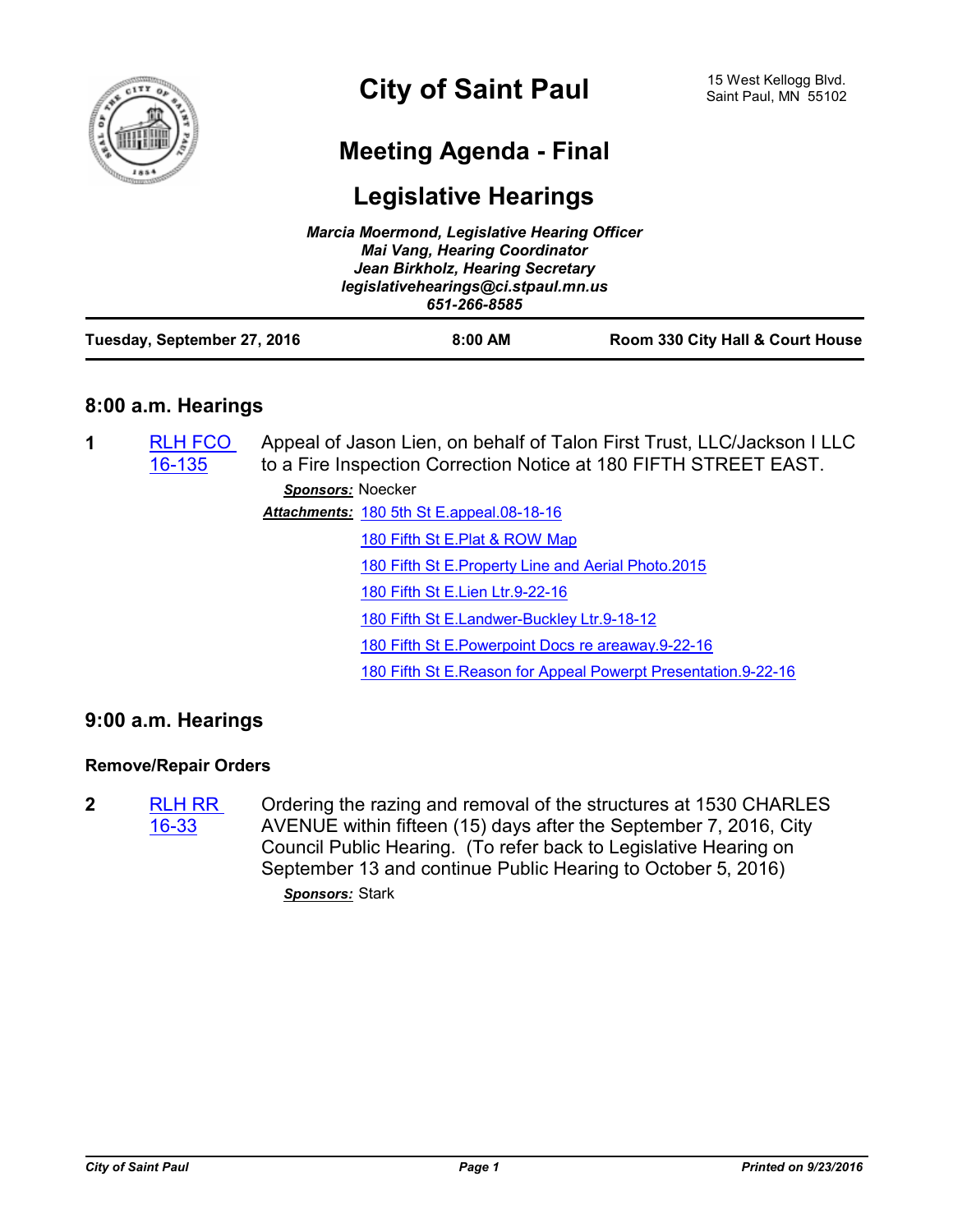[1530 Charles Ave.OTA 6-8-16](http://StPaul.legistar.com/gateway.aspx?M=F&ID=d739af49-3819-4fcc-b309-0289b3c9f725.pdf) *Attachments:*

[1530 Charles Ave.PH 7-8-16](http://StPaul.legistar.com/gateway.aspx?M=F&ID=e382d208-2ae1-4bee-b05a-f4f80b6c4d0d.pdf)

[1530 Charles Ave.SHPO Form 6-13-16](http://StPaul.legistar.com/gateway.aspx?M=F&ID=d5eb7cae-3893-471b-9598-1360969ce65b.pdf)

[1530 Charles Ave.Photos.8-27-15](http://StPaul.legistar.com/gateway.aspx?M=F&ID=84c9130d-5eb1-4097-92ce-7b46371709dc.pdf)

[1530 Charles Ave.Photos #1.6-2-16](http://StPaul.legistar.com/gateway.aspx?M=F&ID=2cef392b-29c4-4e31-8680-9010d721c0e8.pdf)

[1530 Charles Ave.Photos #2.6-2-16](http://StPaul.legistar.com/gateway.aspx?M=F&ID=96096db6-5793-4d50-a584-312d0e40ec10.pdf)

[1530 Charles Ave.Photos.7-19-16](http://StPaul.legistar.com/gateway.aspx?M=F&ID=edb996b1-6e17-4208-b1e9-a27631c4fb1b.pdf)

[1530 Charles Ave.FTA R-R Ltr.8-10-16](http://StPaul.legistar.com/gateway.aspx?M=F&ID=2d1aab44-f421-4fe3-acc8-967e65ae4588.doc)

[1530 Charles Ave.Chain emails.8-18-16](http://StPaul.legistar.com/gateway.aspx?M=F&ID=1aa5c8aa-ae93-488f-b2d7-853c084f6bc7.pdf)

[1530 Charles Ave.Email Chain.9-7-16](http://StPaul.legistar.com/gateway.aspx?M=F&ID=accdc024-54b2-4555-b872-8f8deda7d23c.pdf)

[1530 Charles Ave.Goerlitz. R-R Ltr.9-14-16](http://StPaul.legistar.com/gateway.aspx?M=F&ID=0837ed13-2cbb-455c-ad39-6b3f1a6e4287.doc)

**3** [RLH RR](http://stpaul.legistar.com/gateway.aspx?m=l&id=/matter.aspx?key=20134)  15-44 Ordering the rehabilitation or razing and removal of the structures at 689 CONWAY STREET within fifteen (15) days after the December 16, 2015, City Council Public Hearing.

*Sponsors:* Prince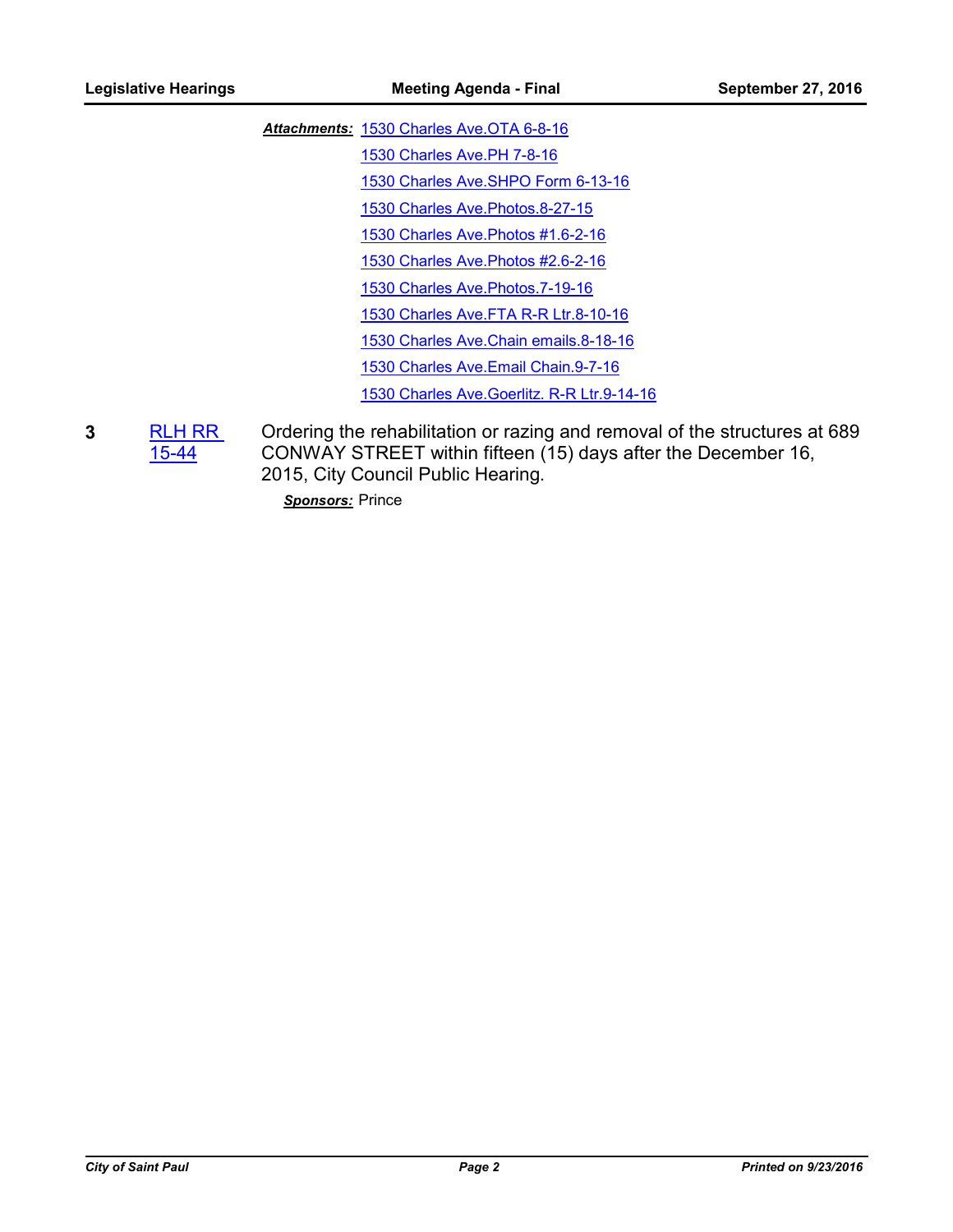[689 Conway St.OTA 9-11-15](http://StPaul.legistar.com/gateway.aspx?M=F&ID=3cb8c405-eca2-4f7b-8ccd-ce3a9273b115.pdf) *Attachments:* [689 Conway St.PH 10-23-15](http://StPaul.legistar.com/gateway.aspx?M=F&ID=31abb912-2a49-48a8-a50f-478d4b414619.pdf) [689 Conway St.SHPO Form 10-16-15](http://StPaul.legistar.com/gateway.aspx?M=F&ID=c6ef21b5-b114-4f73-b9c4-424bf627f330.pdf) [689 Conway St.Code Compliance Inspection 11-4-15](http://StPaul.legistar.com/gateway.aspx?M=F&ID=c3a43754-abc8-4ba3-8ba6-9be579a55c7c.pdf) [689 Conway St.Photos Doc 1.9-8-15](http://StPaul.legistar.com/gateway.aspx?M=F&ID=ce499a55-1e0b-498a-9c5c-1cbd0d96ca67.pdf) [689 Conway St.Photos Doc 2.9-8-15](http://StPaul.legistar.com/gateway.aspx?M=F&ID=9f47ebaa-b8ec-4ece-8375-b8f9a2484f5b.pdf) [689 Conway St.Photos Doc 3.9-8-15](http://StPaul.legistar.com/gateway.aspx?M=F&ID=db6a303c-0bd1-4e9d-b6f2-3fb4052eca5f.pdf) [689 Conway St.Email-Cliff Carey.11-24-15](http://StPaul.legistar.com/gateway.aspx?M=F&ID=6802d875-4d3a-4445-b721-2fd428b16208.pdf) [689 Conway St.Email-DuPaul.11-16-15](http://StPaul.legistar.com/gateway.aspx?M=F&ID=cffbaf80-bc99-4b31-b7c5-7011e9e2867f.pdf) [689 Conway St.HPC Staff Rpt.11-13-15](http://StPaul.legistar.com/gateway.aspx?M=F&ID=d70ef255-114e-4a26-9aa3-3d3420120950.pdf) [689 Conway St.Email-Brostrom.11-18-15](http://StPaul.legistar.com/gateway.aspx?M=F&ID=fb6688d9-3e52-491f-ab1a-2e3cbd06e4ec.pdf) [689 Conway St.HPC Res.11-18-15](http://StPaul.legistar.com/gateway.aspx?M=F&ID=03f4f834-6027-4376-abe8-d244f3a4f3a1.pdf) [689 Conway St.HPC Packet for CC](http://StPaul.legistar.com/gateway.aspx?M=F&ID=9c1ed57d-6fb3-4190-8702-94e7ced47c8d.pdf) [689 Conway St.Dockry R-R Ltr.11-30-15](http://StPaul.legistar.com/gateway.aspx?M=F&ID=fde0a276-3f20-4b43-a4a8-ac1594bd77e1.doc) [689 Conway St.chain emails.1-13-16](http://StPaul.legistar.com/gateway.aspx?M=F&ID=218a3694-8510-4610-8812-bcfbd41b1b57.pdf) [689 Conway St.Contractor bid.12-8-15](http://StPaul.legistar.com/gateway.aspx?M=F&ID=1f8029a7-b9fb-40c3-b575-c4def35fd467.pdf) [689 Conway St.Dockry R-R Ltr.1-13-16](http://StPaul.legistar.com/gateway.aspx?M=F&ID=86d12349-0f3c-4620-bc1b-1f8a948517bb.doc) [689 Conway St.Dockry R-R Ltr.3-24-16](http://StPaul.legistar.com/gateway.aspx?M=F&ID=8236cdac-d5cd-4f05-8bf5-fe7d183c4dcd.doc) [689 Conway St.Work Plan & Budget 6-28-16](http://StPaul.legistar.com/gateway.aspx?M=F&ID=731dbd3e-b2a8-4b3a-9d94-d73e85d940cc.pdf) [689 CONWAY STREET- Donation Agreement v2-signed](http://StPaul.legistar.com/gateway.aspx?M=F&ID=ee7783be-ef69-4ccf-8ca0-f3b90c59df60.pdf) [689 Conway - Addendum 2a signed](http://StPaul.legistar.com/gateway.aspx?M=F&ID=5aa0e580-dd17-4b46-8476-64930377c696.pdf) [689 Conway - Addendum 3 signed](http://StPaul.legistar.com/gateway.aspx?M=F&ID=4df27471-af6e-4522-b0dc-47aea4cfa9d8.pdf) [689 Conway St.Dockry R-R Ltr.6-30-16](http://StPaul.legistar.com/gateway.aspx?M=F&ID=4c200c07-a55a-47d7-b412-3922e34aeac4.doc) [689 Conway St.Financial Budget estimate.8-9-16](http://StPaul.legistar.com/gateway.aspx?M=F&ID=bbf516fa-7c9c-4117-ad8f-811c221bee2b.pdf) [689 Conway St.Rubenstein R-R Ltr.8-11-16](http://StPaul.legistar.com/gateway.aspx?M=F&ID=3921b3b4-ede2-484e-962d-c21268b89176.doc) [689 Conway St.Rubenstein R-R Ltr.9-20-16](http://StPaul.legistar.com/gateway.aspx?M=F&ID=424f779c-7288-4ac4-b9b3-8b6ba3239c9f.doc)

**4** [RLH RR](http://stpaul.legistar.com/gateway.aspx?m=l&id=/matter.aspx?key=22124)  16-35

Ordering the razing and removal of the structures at 1242 HEWITT AVENUE within fifteen (15) days after the September 7, 2016, City Council Public Hearing. (Public hearing continued from September 7)

#### *Sponsors:* Stark

[1242 Hewitt Ave.OTA 6-8-16](http://StPaul.legistar.com/gateway.aspx?M=F&ID=b4e1e9e8-45e4-4059-9be7-82f2d740da29.pdf) *Attachments:*

- [1242 Hewitt Ave.PH 7-8-16](http://StPaul.legistar.com/gateway.aspx?M=F&ID=aba4d1cf-7b08-467d-b95d-53b585f78157.pdf)
- [1242 Hewitt Ave.SHPO Form 6-13-16](http://StPaul.legistar.com/gateway.aspx?M=F&ID=f3765350-8626-4e79-9e20-9654299fd31d.pdf)
- [1242 Hewitt Ave.Photos.4-15-14](http://StPaul.legistar.com/gateway.aspx?M=F&ID=c6830184-1cc6-4821-a4b5-64a4b9ca1626.pdf)
- [1242 Hewitt Ave.Photos #1.6-2-16](http://StPaul.legistar.com/gateway.aspx?M=F&ID=891acd36-4ff7-4d6a-a919-4b176a04979d.pdf)
- [1242 Hewitt Ave.Photos #2.6-2-16](http://StPaul.legistar.com/gateway.aspx?M=F&ID=37ecf630-ff90-4563-aaf1-1ea9d75236a0.pdf)
- [1242 Hewitt Ave.FTA R-R Ltr.8-10-16](http://StPaul.legistar.com/gateway.aspx?M=F&ID=972e99e6-520d-4b67-9dd5-a45c94aee891.doc)
- [1242 Hewitt Ave.Shelton R-R Ltr.8-25-16](http://StPaul.legistar.com/gateway.aspx?M=F&ID=9c3c0d16-7321-4fa9-b410-06d924fd6ef7.doc)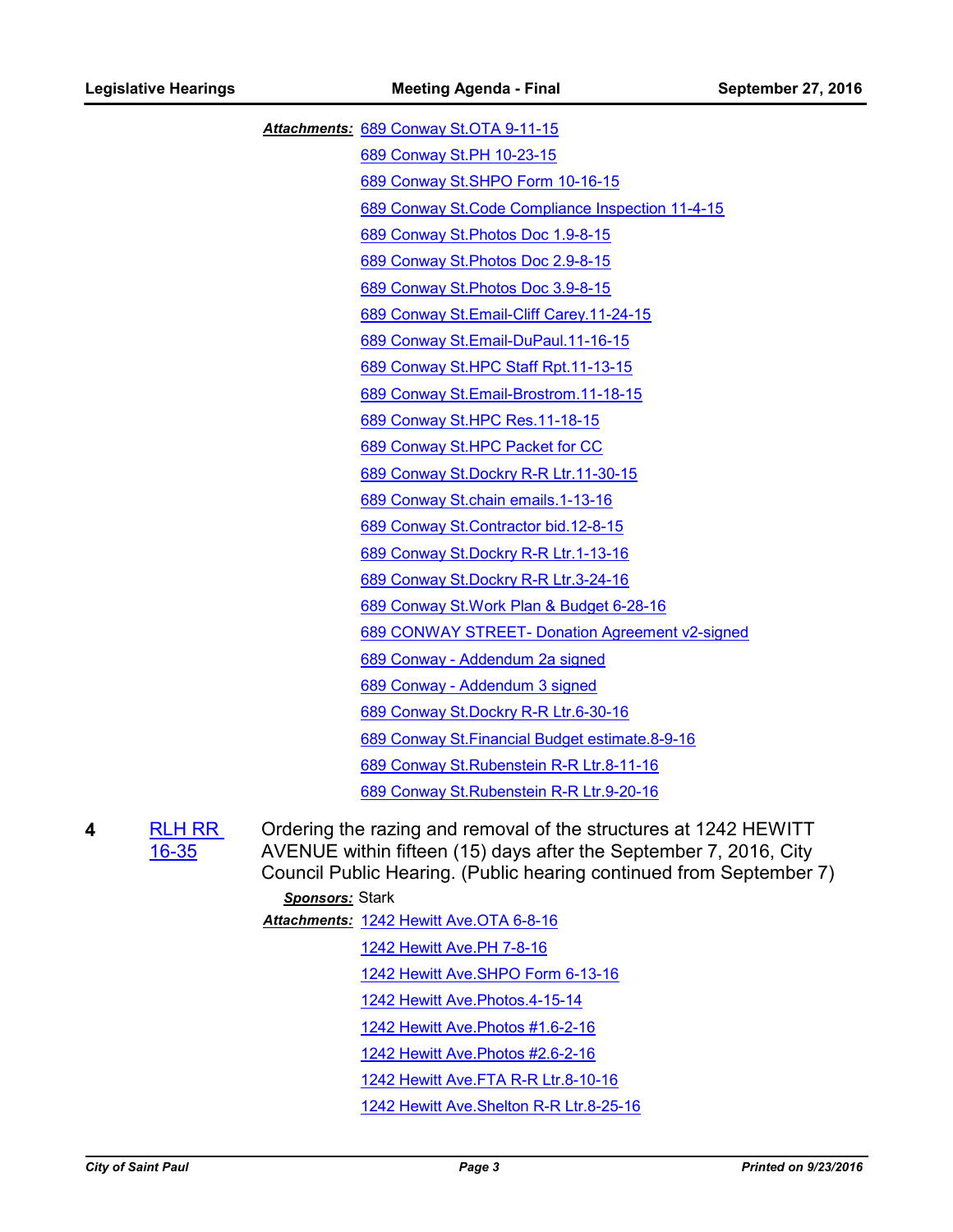#### **Staff Reports**

**5** [SR 16-66](http://stpaul.legistar.com/gateway.aspx?m=l&id=/matter.aspx?key=22241) Reviewing request for Council to grant Ryan and Tina North an additional extension for its Order to Remove or Repair the Structures at 929 SEVENTH STREET WEST.

*Sponsors:* Noecker

[929 7th St W.North-Moermond Email Chain.7-13-16](http://StPaul.legistar.com/gateway.aspx?M=F&ID=f8bca058-87d8-4862-9750-eebfd0f96f96.pdf) *Attachments:*

[929 Seventh St W.Ryan R-R Ltr.7-20-16](http://StPaul.legistar.com/gateway.aspx?M=F&ID=30a21c17-06aa-453b-a2cf-6ba3b547cf59.pdf)

[929 7th St W.North-Moermond Email Chain.7-21-16](http://StPaul.legistar.com/gateway.aspx?M=F&ID=d47a5248-2bb9-44bd-92d3-c9840e629603.pdf)

[929 7th St W.North-Moermond Email Chain.8-5-16](http://StPaul.legistar.com/gateway.aspx?M=F&ID=74860de2-e0fa-408e-9953-a5001a1441db.pdf)

[929 7th St W.Sunrise Bank Letter.8-31-16](http://StPaul.legistar.com/gateway.aspx?M=F&ID=dee7982b-0514-4ee1-93df-955bf31748c1.pdf)

[929 7th St W.Ryan Bond.9-9-16](http://StPaul.legistar.com/gateway.aspx?M=F&ID=0376df15-7aff-4537-9f58-78fddbdc7e0f.pdf)

[929 7th St W.Sworn Construction Statement-Unsigned..9-9-16](http://StPaul.legistar.com/gateway.aspx?M=F&ID=1c49d440-c1e4-4784-86c8-ca34b5005414.pdf)

[929 7th St W.NorthGardenTheaterBusinessPlanUpdated.9-9-16](http://StPaul.legistar.com/gateway.aspx?M=F&ID=ab214d19-0150-4f41-8e8b-dec5eb05d2d3.pdf)

[929 7th St W.Ryan Bond.9-9-16](http://StPaul.legistar.com/gateway.aspx?M=F&ID=80edada2-70ba-4dce-9017-892f274614dd.pdf)

[929 7th St W.North-Moermond Email.9-9-16](http://StPaul.legistar.com/gateway.aspx?M=F&ID=495354e6-5fbf-4c33-863f-dd8fcfe86e6a.pdf)

[929 Seventh St W.Ryan R-R Ltr.9-15-16](http://StPaul.legistar.com/gateway.aspx?M=F&ID=110b3624-78ca-4646-b305-2ff5d09adecc.doc)

[929 Seventh St W.Ryan R-R Ltr.9-15-16-Revised](http://StPaul.legistar.com/gateway.aspx?M=F&ID=006082e8-cf93-41d9-9c74-9875850cbc99.doc)

### **1:30 p.m. Hearings**

#### **Fire Certificates of Occupancy**

**6** [RLH FCO](http://stpaul.legistar.com/gateway.aspx?m=l&id=/matter.aspx?key=22660)  16-158 Appeal of Anthony Strouth to a Fire Inspection Correction Notice at 1291 SHERBURNE AVENUE. *Sponsors:* Stark Attachments: [1291 Sherburne Ave.appeal.09-13-16](http://StPaul.legistar.com/gateway.aspx?M=F&ID=494a7043-52ea-420f-80a0-331c6adf53bc.pdf) [1291 Sherburne Ave.Note re Permit.3-6-15](http://StPaul.legistar.com/gateway.aspx?M=F&ID=2a59a9d8-ebd1-4f9e-af58-94c2ed5b42d2.pdf)

### **2:30 p.m. Hearings**

#### **Vacant Building Registrations**

**7** [RLH VBR](http://stpaul.legistar.com/gateway.aspx?m=l&id=/matter.aspx?key=22649)  16-64 Appeal of Alexander Bassey-Black to a Vacant Building Registration Renewal Notice at 2137 NORTONIA AVENUE. *Sponsors:* Prince [2137 Nortonia Ave.appeal.09-12-16](http://StPaul.legistar.com/gateway.aspx?M=F&ID=95482be4-797f-4ed7-a8de-cf271a199588.pdf) *Attachments:* [2137 Nortonia Ave.Bassey-Black Ltr.9-22-16](http://StPaul.legistar.com/gateway.aspx?M=F&ID=ab0bd63e-e86c-4970-ac90-61fbf7da50c0.doc) **8** [RLH VBR](http://stpaul.legistar.com/gateway.aspx?m=l&id=/matter.aspx?key=22630)  16-62 Appeal of Noela Suhfor to a Vacant Building Registration Requirement and Fire Inspection Correction Notice at 1007 OXFORD STREET NORTH.

*Sponsors:* Brendmoen